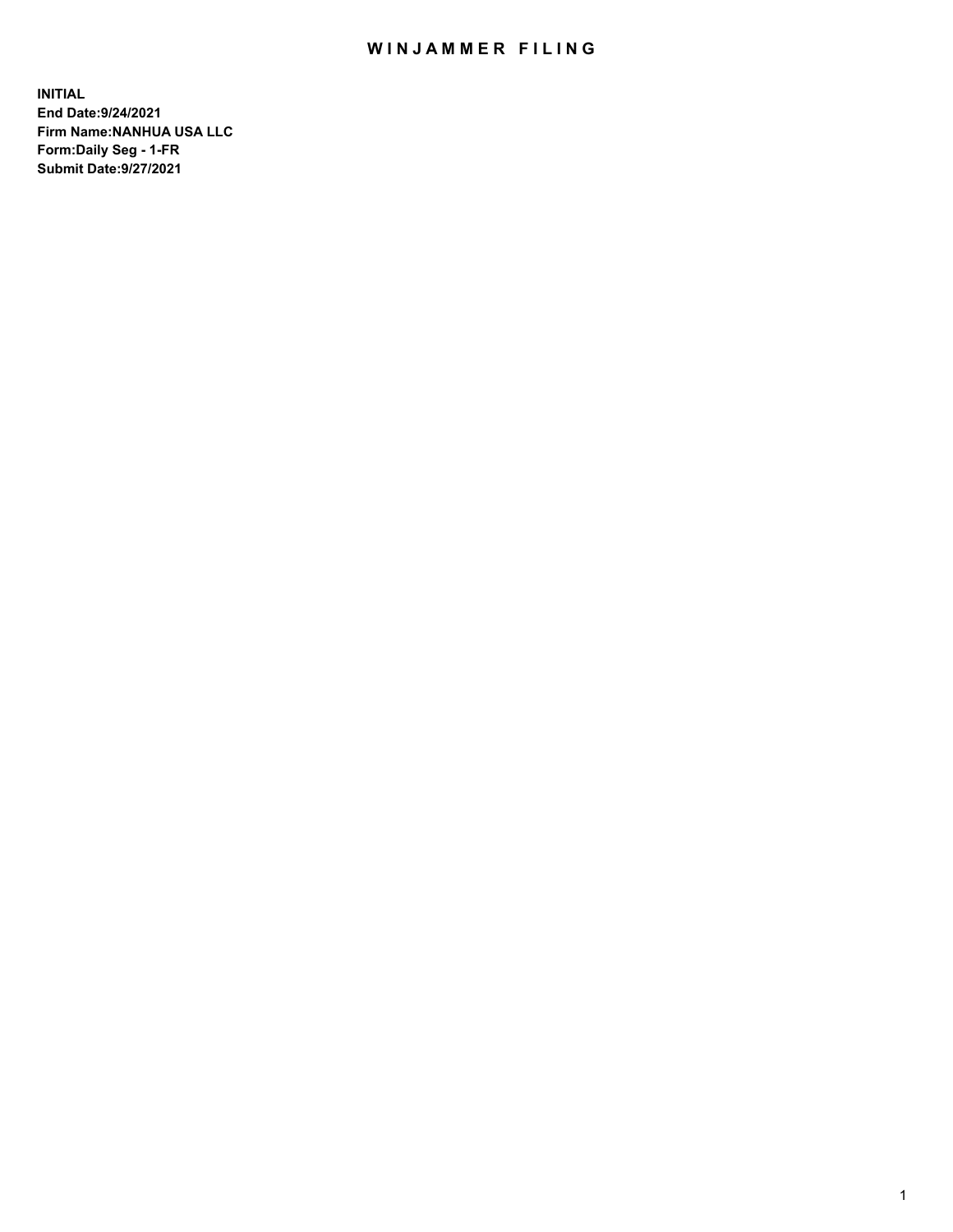### **INITIAL End Date:9/24/2021 Firm Name:NANHUA USA LLC Form:Daily Seg - 1-FR Submit Date:9/27/2021 Daily Segregation - Cover Page**

Name of Company **NANHUA USA LLC** [0010] Contact Name **Tracy Yuan** [0040] Contact Phone Number **+1 (312) 526-3930** [0060] Contact Email Address **tracy.yuan@nanhua-usa.com** [0065] FCM's Customer Segregated Funds Residual Interest Target (choose one): a. Minimum dollar amount: ; or **3,500,000** [8930] b. Minimum percentage of customer segregated funds required:% ; or **0** [8940] c. Dollar amount range between:and; or **0** [8950] **0** [8951] d. Percentage range of customer segregated funds required between:% and%. **0** [8960] **0** [8961] FCM's Customer Secured Amount Funds Residual Interest Target (choose one): a. Minimum dollar amount: ; or **100,000** [8970] b. Minimum percentage of customer secured funds required:% ; or **0** [8980] c. Dollar amount range between:and; or **0** [8990] **0** [8991] d. Percentage range of customer secured funds required between:% and%. **0** [9000] **0** [9001] FCM's Cleared Swaps Customer Collateral Residual Interest Target (choose one): a. Minimum dollar amount: ; or **0 g** b. Minimum percentage of cleared swaps customer collateral required:% ; or **0** c. Dollar amount range between:and; or **0** [9030] **0** [9031]

d. Percentage range of cleared swaps customer collateral required between:% and%. **0** [9041]

Attach supporting documents CH

| [9010]                 |
|------------------------|
| [9020]                 |
| [9030] 0 [9031]        |
| 190401 <b>0</b> 190411 |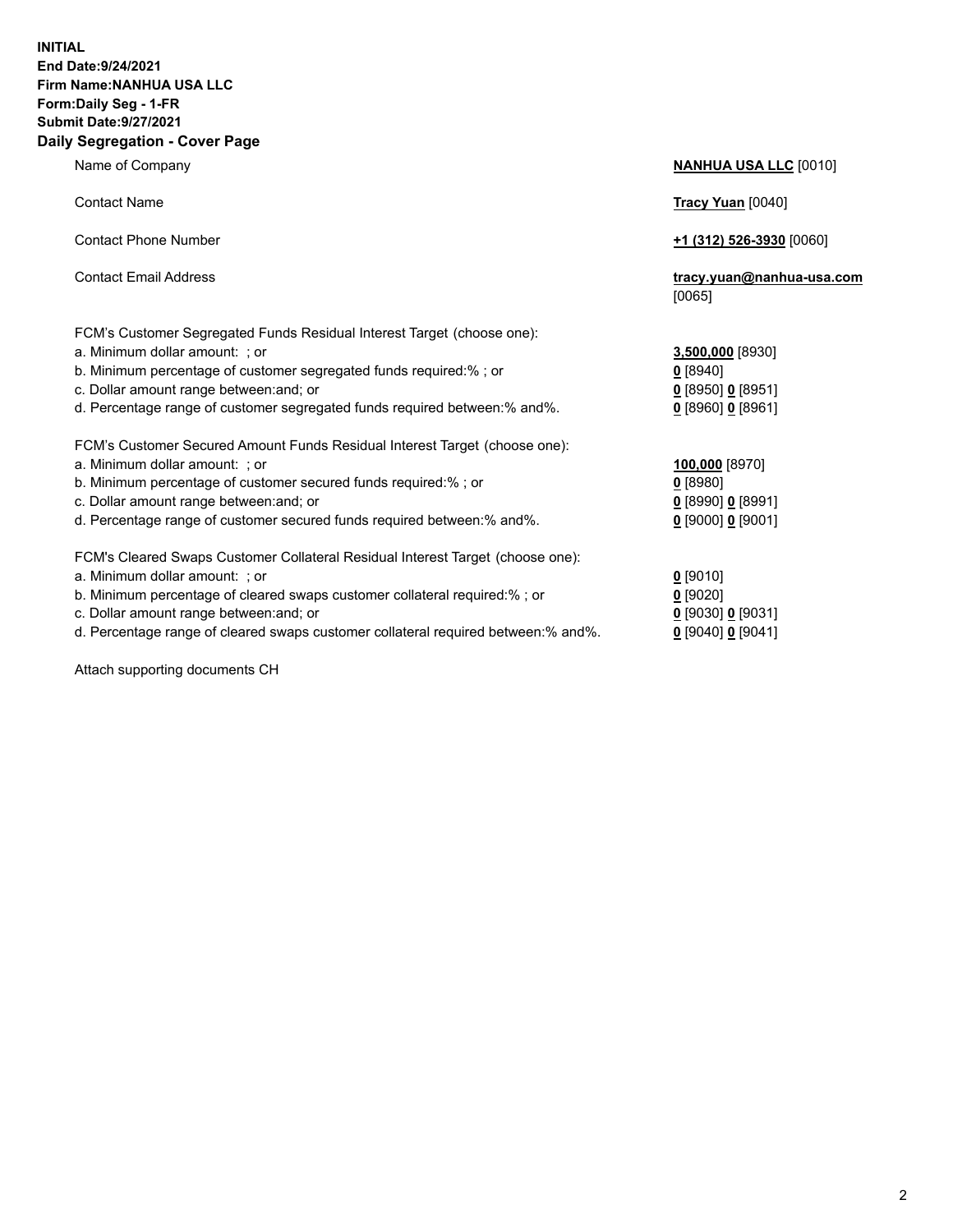**INITIAL End Date:9/24/2021 Firm Name:NANHUA USA LLC Form:Daily Seg - 1-FR Submit Date:9/27/2021**

# **Daily Segregation - Secured Amounts**

|     | Foreign Futures and Foreign Options Secured Amounts                                         |                         |
|-----|---------------------------------------------------------------------------------------------|-------------------------|
|     | Amount required to be set aside pursuant to law, rule or regulation of a foreign            | $0$ [5605]              |
|     | government or a rule of a self-regulatory organization authorized thereunder                |                         |
| 1.  | Net ledger balance - Foreign Futures and Foreign Option Trading - All Customers             |                         |
|     | A. Cash                                                                                     | 53 [5615]               |
|     | B. Securities (at market)                                                                   | $0$ [5617]              |
| 2.  | Net unrealized profit (loss) in open futures contracts traded on a foreign board of trade   | $0$ [5625]              |
| 3.  | Exchange traded options                                                                     |                         |
|     | A. Market value of open option contracts purchased on a foreign board of trade              | $0$ [5635]              |
|     | B. Market value of open contracts granted (sold) on a foreign board of trade                | $0$ [5637]              |
| 4.  | Net equity (deficit) (add lines 1. 2. and 3.)                                               | 53 [5645]               |
| 5.  | Account liquidating to a deficit and account with a debit balances - gross amount           | $0$ [5651]              |
|     | Less: amount offset by customer owned securities                                            | $0$ [5652] $0$ [5654]   |
| 6   | Amount required to be set aside as the secured amount - Net Liquidating Equity              | $53$ [5655]             |
|     | Method (add lines 4 and 5)                                                                  |                         |
| 7.  | Greater of amount required to be set aside pursuant to foreign jurisdiction (above) or line | 53 [5660]               |
|     | 6.                                                                                          |                         |
|     | FUNDS DEPOSITED IN SEPARATE REGULATION 30.7 ACCOUNTS                                        |                         |
| 1.  | Cash in Banks                                                                               |                         |
|     | A. Banks located in the United States                                                       | 353,074 [5700]          |
|     | B. Other banks qualified under Regulation 30.7                                              | 0 [5720] 353,074 [5730] |
| 2.  | <b>Securities</b>                                                                           |                         |
|     | A. In safekeeping with banks located in the United States                                   | $0$ [5740]              |
|     | B. In safekeeping with other banks qualified under Regulation 30.7                          | 0 [5760] 0 [5770]       |
| 3.  | Equities with registered futures commission merchants                                       |                         |
|     | A. Cash                                                                                     | $0$ [5780]              |
|     | <b>B.</b> Securities                                                                        | $0$ [5790]              |
|     | C. Unrealized gain (loss) on open futures contracts                                         | $0$ [5800]              |
|     | D. Value of long option contracts                                                           | $0$ [5810]              |
|     | E. Value of short option contracts                                                          | 0 [5815] 0 [5820]       |
| 4.  | Amounts held by clearing organizations of foreign boards of trade                           |                         |
|     | A. Cash                                                                                     | $0$ [5840]              |
|     | <b>B.</b> Securities                                                                        | $0$ [5850]              |
|     | C. Amount due to (from) clearing organization - daily variation                             | $0$ [5860]              |
|     | D. Value of long option contracts                                                           | $0$ [5870]              |
|     | E. Value of short option contracts                                                          | 0 [5875] 0 [5880]       |
| 5.  | Amounts held by member of foreign boards of trade                                           |                         |
|     | A. Cash                                                                                     | $0$ [5900]              |
|     | <b>B.</b> Securities                                                                        | $0$ [5910]              |
|     | C. Unrealized gain (loss) on open futures contracts                                         | $0$ [5920]              |
|     | D. Value of long option contracts                                                           | $0$ [5930]              |
|     | E. Value of short option contracts                                                          | 0 [5935] 0 [5940]       |
| 6.  | Amounts with other depositories designated by a foreign board of trade                      | $0$ [5960]              |
| 7.  | Segregated funds on hand                                                                    | $0$ [5965]              |
| 8.  | Total funds in separate section 30.7 accounts                                               | 353,074 [5970]          |
| 9.  | Excess (deficiency) Set Aside for Secured Amount (subtract line 7 Secured Statement         | 353,021 [5680]          |
|     | Page 1 from Line 8)                                                                         |                         |
| 10. | Management Target Amount for Excess funds in separate section 30.7 accounts                 | 100,000 [5980]          |
| 11. | Excess (deficiency) funds in separate 30.7 accounts over (under) Management Target          | 253,021 [5985]          |
|     |                                                                                             |                         |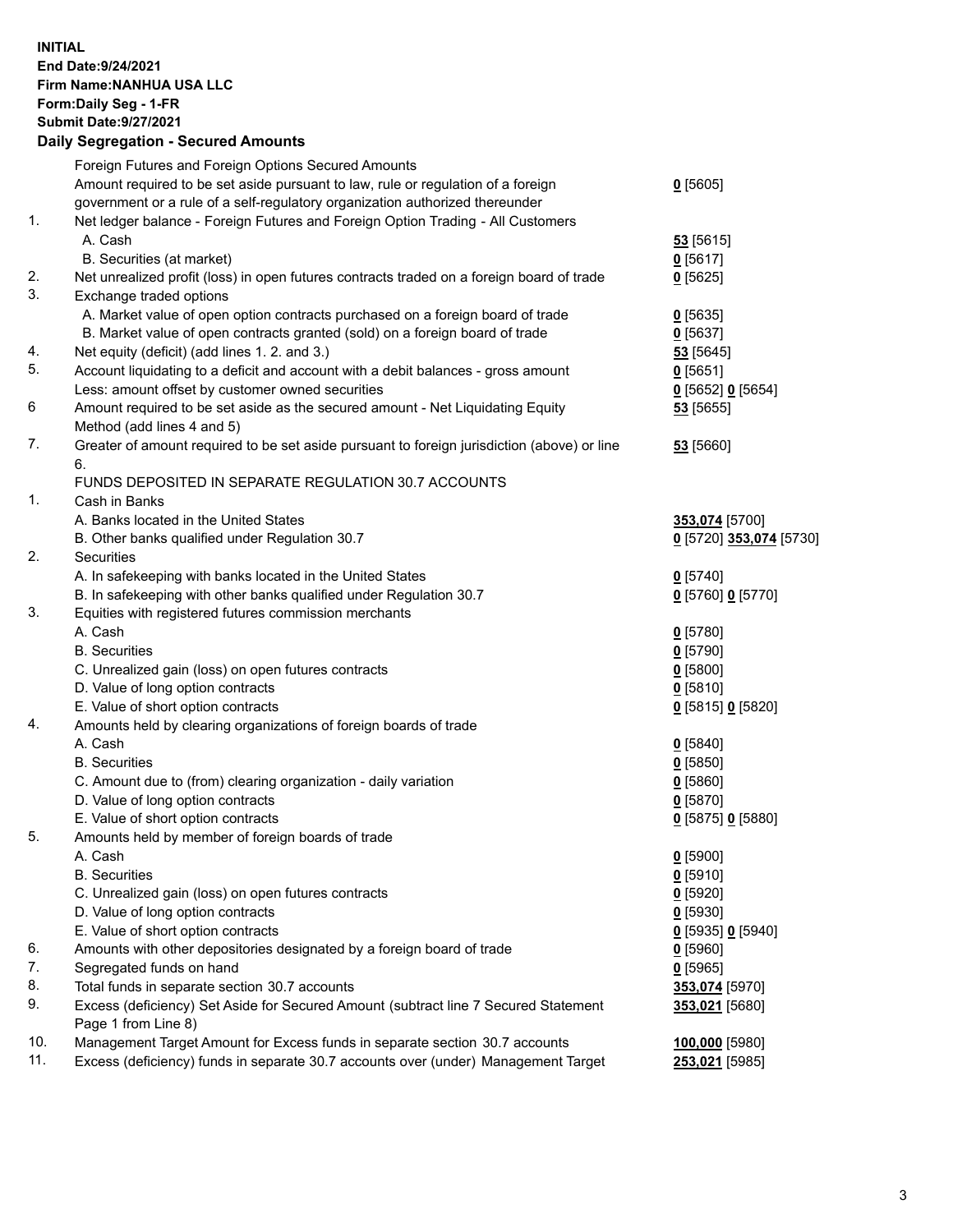| <b>INITIAL</b><br>End Date: 9/24/2021<br><b>Firm Name: NANHUA USA LLC</b><br>Form: Daily Seg - 1-FR<br><b>Submit Date: 9/27/2021</b><br>Daily Segregation - Segregation Statement |                                      |
|-----------------------------------------------------------------------------------------------------------------------------------------------------------------------------------|--------------------------------------|
| SEGREGATION REQUIREMENTS (Section 4d(2) of the CEAct)                                                                                                                             |                                      |
| $\mathbf{1}$ .<br>Net ledger balance                                                                                                                                              |                                      |
| A. Cash                                                                                                                                                                           | 125,112,260 [5000]                   |
| B. Securities (at market)                                                                                                                                                         | $0$ [5010]                           |
| 2.<br>Net unrealized profit (loss) in open futures contracts traded on a contract market                                                                                          | $-12,343,367$ [5020]                 |
| 3.<br>Exchange traded options                                                                                                                                                     |                                      |
| A. Market value of open option contracts purchased on a contract market                                                                                                           | 180,613 [5030]                       |
| B. Market value of open option contracts granted (sold) on a contract market                                                                                                      | $-1,010,173$ [5040]                  |
| Net Equity (deficit) (add lines 1, 2, and 3)<br>4.                                                                                                                                | 111,939,333 [5050]                   |
| 5.<br>Accounts liquidating to a deficit and accounts with                                                                                                                         |                                      |
| debit balances - gross amount                                                                                                                                                     | $0$ [5060]                           |
| Less: amount offset by customer owned securities                                                                                                                                  | 0 [5070] 0 [5080]                    |
| 6.<br>Amount required to be segregated (add lines 4 and 5)                                                                                                                        | 111,939,333 [5090]                   |
| FUNDS IN SEGREGATED ACCOUNTS                                                                                                                                                      |                                      |
| 7.<br>Deposited in segregated funds bank accounts                                                                                                                                 |                                      |
| A. Cash                                                                                                                                                                           | 18,988,301 [5100]                    |
| B. Securities representing investment of customers' funds (at market)                                                                                                             | $0$ [5110]                           |
| C. Securities held for particular customers or option customers in lieu of cash (at                                                                                               | $0$ [5120]                           |
| market)                                                                                                                                                                           |                                      |
| 8.<br>Margins on deposit with derivatives clearing organizations of contract markets                                                                                              |                                      |
| A. Cash                                                                                                                                                                           | 105,272,988 [5130]                   |
| B. Securities representing investment of customers' funds (at market)                                                                                                             | $0$ [5140]                           |
| C. Securities held for particular customers or option customers in lieu of cash (at                                                                                               | $0$ [5150]                           |
| market)                                                                                                                                                                           |                                      |
| 9.<br>Net settlement from (to) derivatives clearing organizations of contract markets                                                                                             | 645,872 [5160]                       |
| 10.<br>Exchange traded options                                                                                                                                                    |                                      |
| A. Value of open long option contracts                                                                                                                                            | 180,613 [5170]                       |
| B. Value of open short option contracts                                                                                                                                           | -1,010,173 <sup>[5180]</sup>         |
| 11.<br>Net equities with other FCMs                                                                                                                                               |                                      |
| A. Net liquidating equity                                                                                                                                                         | $0$ [5190]                           |
| B. Securities representing investment of customers' funds (at market)                                                                                                             | $0$ [5200]                           |
| C. Securities held for particular customers or option customers in lieu of cash (at                                                                                               | $0$ [5210]                           |
| market)                                                                                                                                                                           |                                      |
| 12.<br>Segregated funds on hand                                                                                                                                                   | $0$ [5215]                           |
| 13.<br>Total amount in segregation (add lines 7 through 12)<br>14.                                                                                                                | 124,077,601 [5220]                   |
| Excess (deficiency) funds in segregation (subtract line 6 from line 13)                                                                                                           |                                      |
|                                                                                                                                                                                   | 12,138,268 [5230]                    |
| 15.<br>Management Target Amount for Excess funds in segregation<br>16.<br>Excess (deficiency) funds in segregation over (under) Management Target Amount                          | 3,500,000 [5240]<br>8,638,268 [5250] |